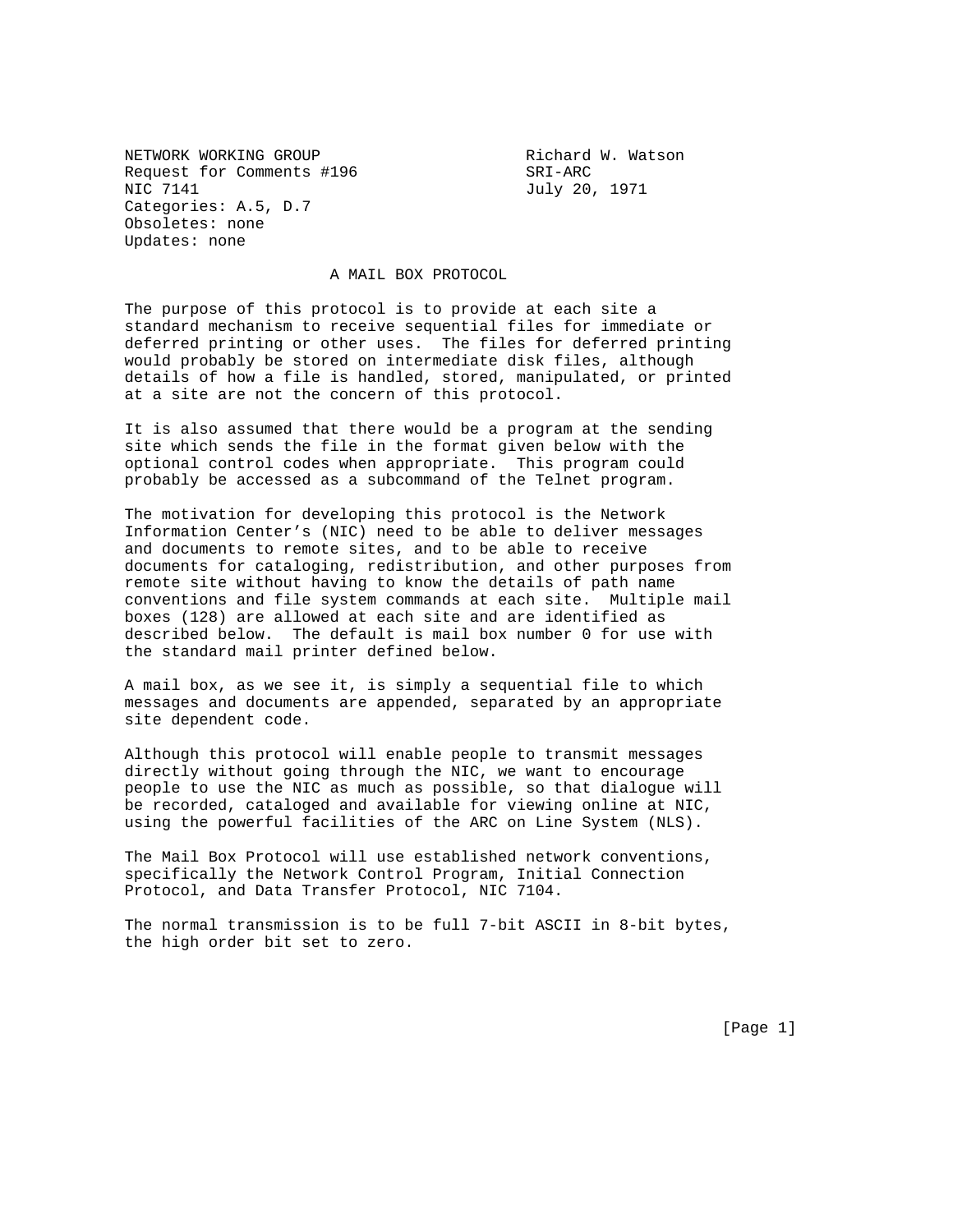The standard receiving mail printer for mail box number 0 is assumed to have a print line 72 characters wide, and a page of 66 lines. The new line convention will be carriage return (X'OD') followed by line feed (X'OA') as per the Telnet Protocol RFC 158, NIC 6768. The standard printer will accept form feed (X'OC') as meaning move paper to the top of a new page.

It is the senders responsibility to control the length of the print line and page. If more than 72 characters per line are sent or if more than 66 lines are sent without a form feed, than the receiving site can handle these situations as appropriate for them. These conventions can be changed by control codes as described below.

A message or document being sent to any mail box is a string of 8 bit bytes.

At the head of the message or document sent to mail box number 0 there is to be an initial address string terminated by a form feed. This address string is to contain the sender's name and address, and the receiver's name and address formatted in some reasonable, easy-to-read form for a clerk to read and distribute. Comments could also be included in the address string.

The format of information in mail boxes other than mail box number 0 is not explicitly defined by this protocol.

Initial Connection

 Initial Connection will be as per the Official Initial Connection Protocol, Documents #2, NIC 7101, to a standard socket not yet assigned. A candidate socket number would be socket #5.

Data Transmission

 Data Transmission will be as per the Data Transfer Protocol, RFC 171, NIC 6793. That is, there will be a Modes Available handshake, and then transmission of special control information and data. A message or document is defined to be a block of data. Control information is to be global. That is, once a control mode is set it is assumed to apply during the

[Page 2]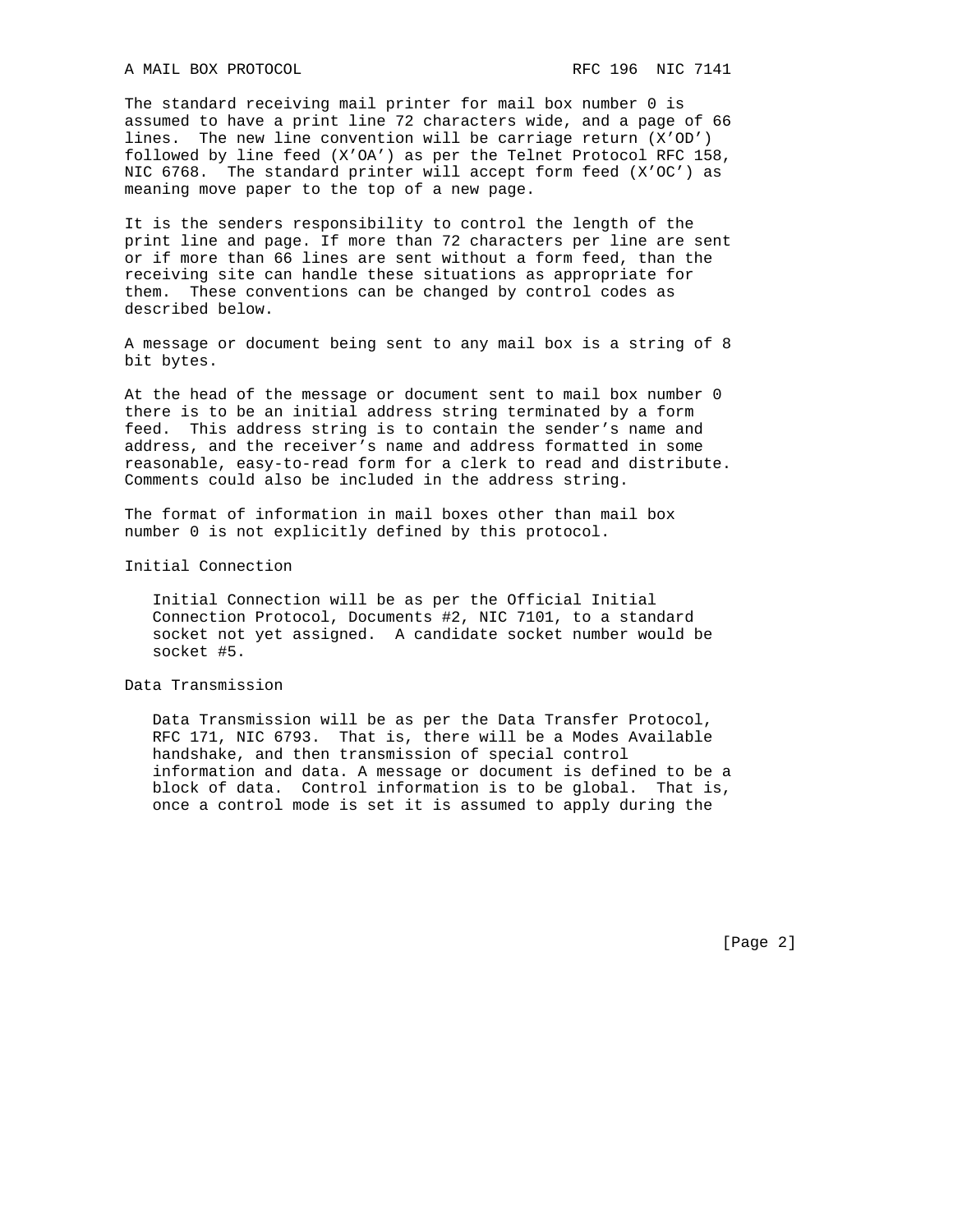## A MAIL BOX PROTOCOL **Example 2018** RFC 196 NIC 7141

 life of the connection unless explicitly changed. More than one document may be sent during the life of the connection unless the infinite bit stream mode is used. In the latter case there will be one message or document per connection. A reasonable convention for control information sent using the infinite bit stream mode seems to be to assume that is applies only to the next data stream connection from the host which sent the control stream.

## Control Information

 The sending process should be capable of allowing the user to indicate the control codes associated with the transmission of a mail item. The control codes can be used with any mail box number.

Mail Box Number

 A site may find, as is the case at NIC, that it is useful to have more than one receiving mail box, each to be associated with a different process.

 The mail box number for material to be printed by the standard mail printer is mail box number 0 and is used by default.

Code X'DO'

 Meaning: A seven bit binary number in an eight bit field with the high order bit set to zero is to follow indicating the receiving mail box number.

Transmission Code Type

 The default code type is 7-bit ASCII in an 8 bit field, high order bit to zero.

'Code X'AO'

 Meaning: A Data Type signal indicating that the transmission code is 7-bit ASCII in an 8-bit field, high order set to zero.

[Page 3]